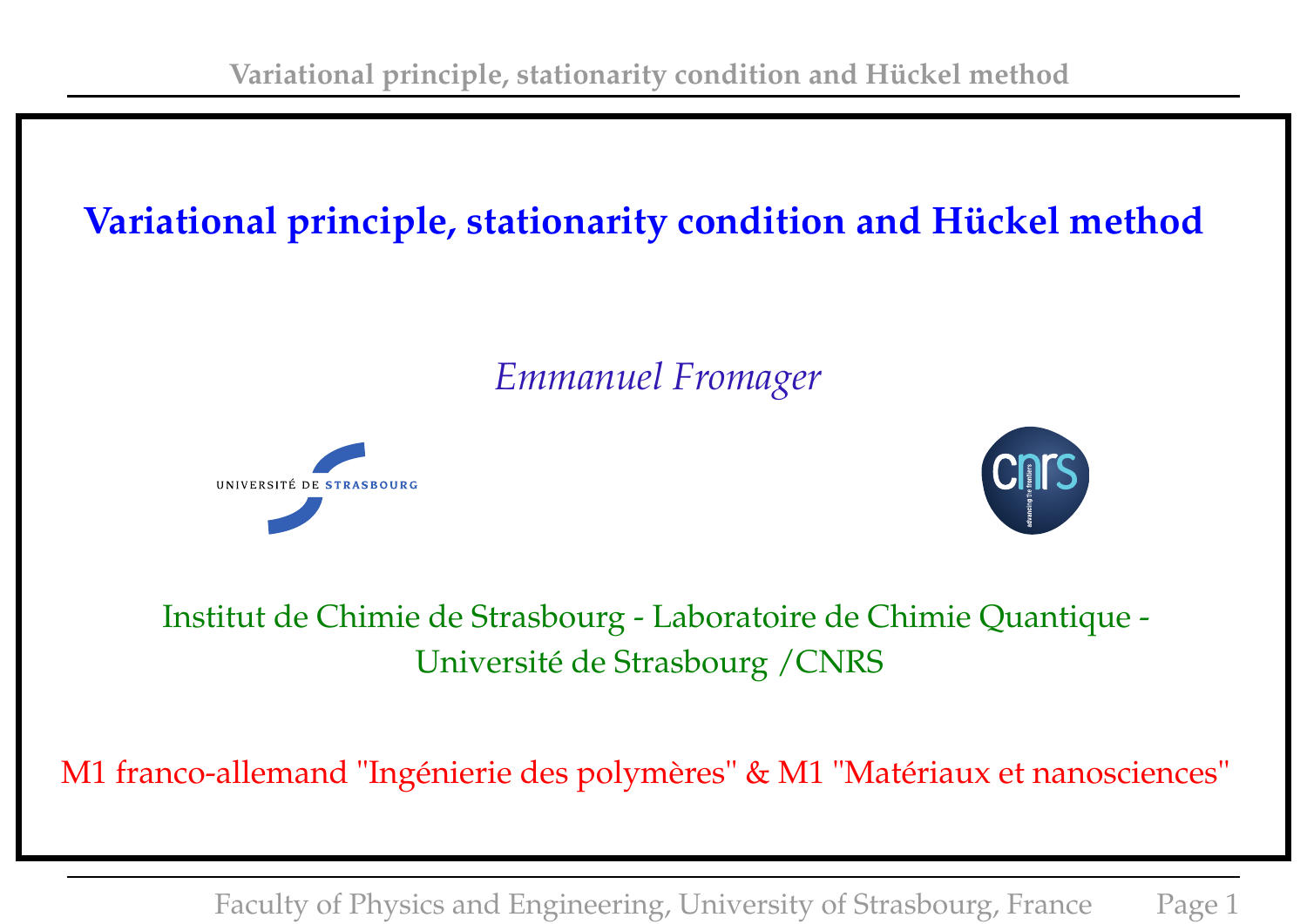



$$
\hat{H}\Psi_0=E_0\Psi_0
$$

where  $\frac{1}{\sqrt{2\pi}}$  ,  $\frac{1}{\sqrt{2\pi}}$  (xi, yi,  $\frac{1}{\sqrt{2\pi}}$  (xi, yi,  $\frac{1}{\sqrt{2\pi}}$  ),  $\frac{1}{\sqrt{2\pi}}$  (xi, yi,  $\frac{1}{\sqrt{2\pi}}$  ),  $\frac{1}{\sqrt{2\pi}}$  (xi, yi,  $\frac{1}{\sqrt{2\pi}}$  ),  $\frac{1}{\sqrt{2\pi}}$  (xi, yi, yi, yi, yi, yi, yi, yi, <sup>2</sup> ) for i = 1, 2,...,N, Faculty of Physics and Engineering, University of Strasbourg, France Page 2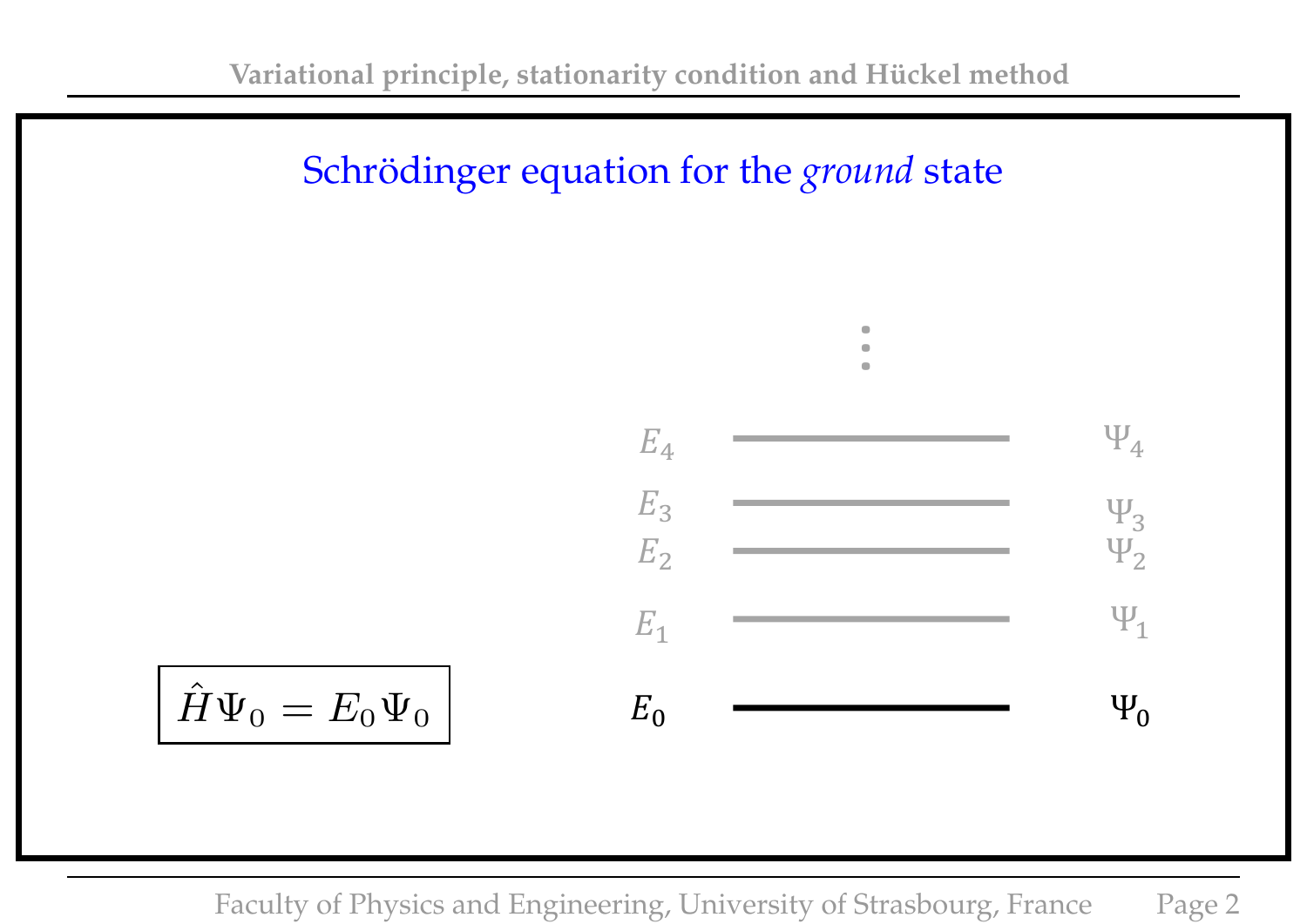## Variational principle for the ground state

- Real algebra will be used in the following:  $\langle \Psi | \Phi \rangle = \langle \Phi | \Psi \rangle^* = \langle \Phi | \Psi \rangle$ .
- Let  $\{|\Psi_I\rangle\}_{I=0,1,2,...}$  be the orthonormal eigenstates of any Hamiltonian operator  $\hat{H}$ :

$$
\hat{H}|\Psi_I\rangle = E_I|\Psi_I\rangle, \quad \langle \Psi_I|\Psi_J\rangle = \delta_{IJ}.
$$

- These states are exact solutions to the time-independent Schrödinger equation.
- In the following,  $|\Psi_0\rangle$  denotes the ground state i.e. the eigenstate with lowest energy. For simplicity, we will assume that the ground state is *not* degenerate:

$$
E_I > E_0 \quad \text{if} \quad I > 0.
$$

Example: the lowest five states of the helium atom can be represented as follows,

$$
E_1 = E_2 = E_3 \qquad \qquad \underbrace{E_4 \qquad \qquad \qquad 1s2s \text{ (singlet)}}_{1s2s \text{ (triplet)}}
$$

 $E_0$  $1s^2$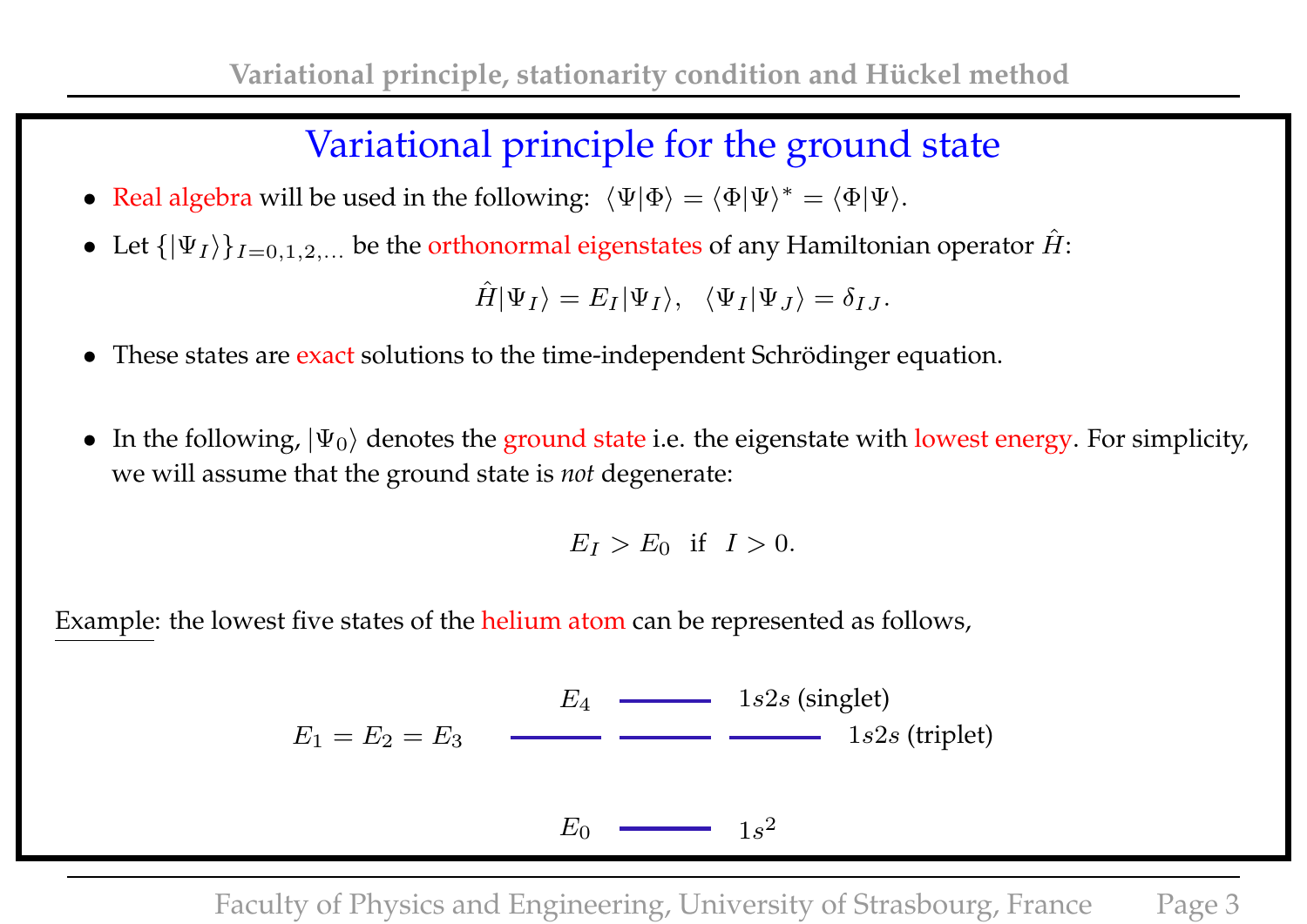# (Rayleigh–Ritz) variational principle for the ground state

• **Theorem**: the exact ground-state energy is a lower bound for the expectation value of the energy. The minimum is reached when the trial quantum state  $|\Psi\rangle$  equals the ground state  $|\Psi_0\rangle$ :

$$
E_0 = \min_{\Psi} \frac{\langle \Psi | \hat{H} | \Psi \rangle}{\langle \Psi | \Psi \rangle} = \frac{\langle \Psi_0 | \hat{H} | \Psi_0 \rangle}{\langle \Psi_0 | \Psi_0 \rangle} = \langle \Psi_0 | \hat{H} | \Psi_0 \rangle = \min_{\Psi, \langle \Psi | \Psi \rangle = 1} \langle \Psi | \hat{H} | \Psi \rangle.
$$

Proof: 
$$
\forall \Psi, |\Psi\rangle = \sum_{I \geq 0} C_I |\Psi_I\rangle
$$
 and  $\langle \Psi | \hat{H} | \Psi \rangle - E_0 \langle \Psi | \Psi \rangle = \sum_{I \geq 0} C_I^2 (E_I - E_0) \geq 0$ .

- In the previous description of the ground state (the so-called non variational one) we had to solve the time-independent Schrödinger equation (which is an eigenvalue equation) and select the lowest energy. In this so-called variational formulation, we "just" have to minimize the expectation value for the energy in order to determine  $E_0$ .
- The variational formulation is convenient for performing (practical) approximate calculations of ground-state wavefunctions. As discussed further in the following we can, for example, expand the trial quantum state  $|\Psi\rangle$  in a finite basis of states whose dimension is much smaller than the dimension of the full space of quantum states (which can actually be infinite !).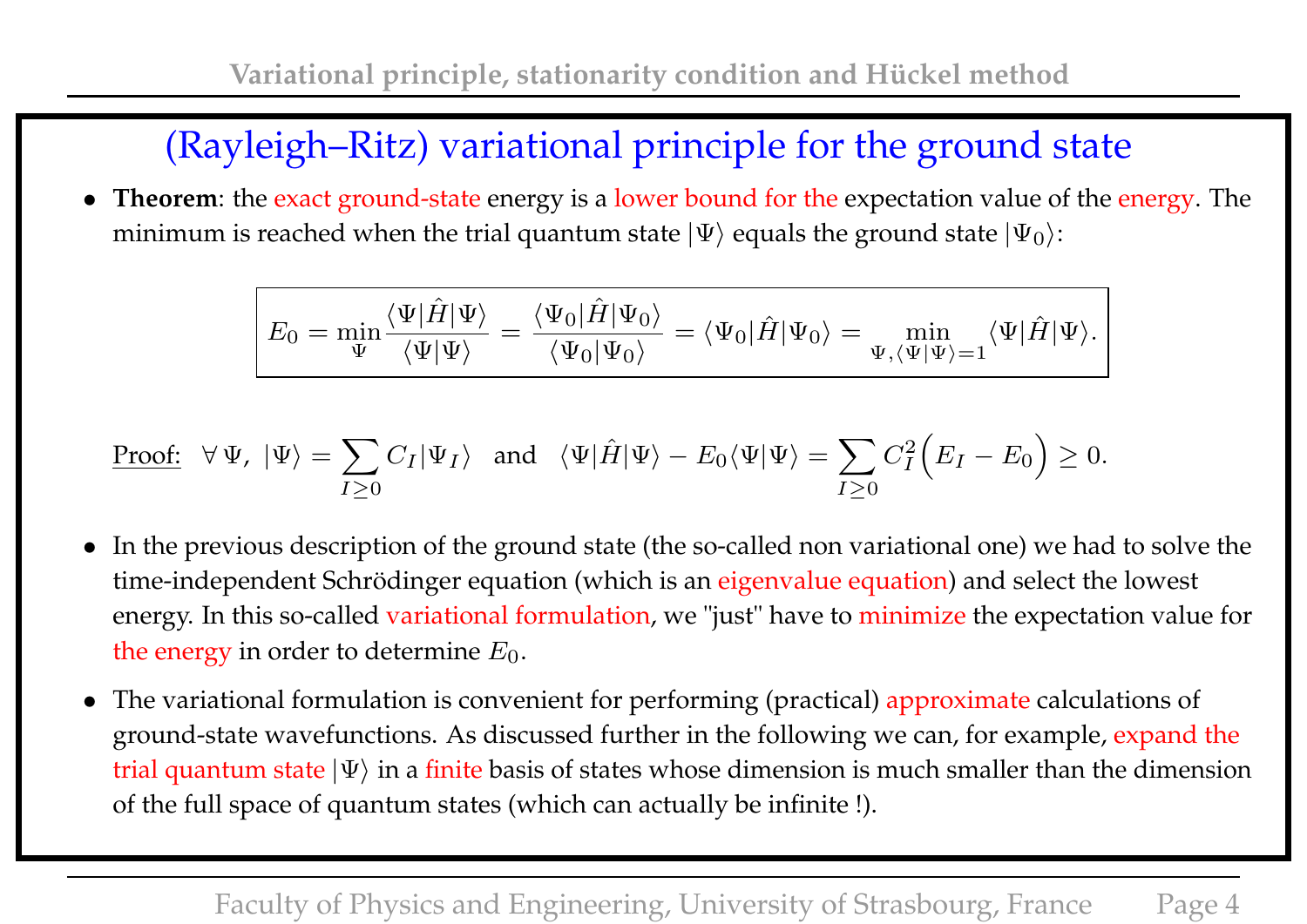## Stationarity condition for both ground and excited states

• Let us return to the exact theory. Any trial quantum state  $|\Psi\rangle$  can be decomposed as follows,

$$
|\Psi\rangle = \sum_{I \geq 0} C_I |u_I\rangle.
$$
 We denote  $\mathbf{C} = \begin{bmatrix} C_0 \\ C_1 \\ \vdots \\ C_I \\ \vdots \end{bmatrix}$  the set of variational parameters

and  $\{|u_I\rangle\}_{I=0,1,...}$  is an arbitrary orthonormal basis. Thus,  $|\Psi\rangle$  becomes a function of  ${\bf C}$ , hence the notation  $|\Psi(\mathbf{C})\rangle$  used in the following.

• Consequently, the trial energy [i.e. the expectation value of the energy obtained for  $|\Psi(\mathbf{C})\rangle$  $\overline{\phantom{a}}$ is also a function of C:  $\sum$  $C_1 C_1$   $\hat{I}$   $\hat{I}$ 

$$
E(\mathbf{C}) = \frac{\langle \Psi(\mathbf{C}) | \hat{H} | \Psi(\mathbf{C}) \rangle}{\langle \Psi(\mathbf{C}) | \Psi(\mathbf{C}) \rangle} = \frac{\sum_{I \geq 0, J \geq 0} C_I C_J \langle u_I | H | u_J \rangle}{\sum_{I \geq 0} C_I^2}.
$$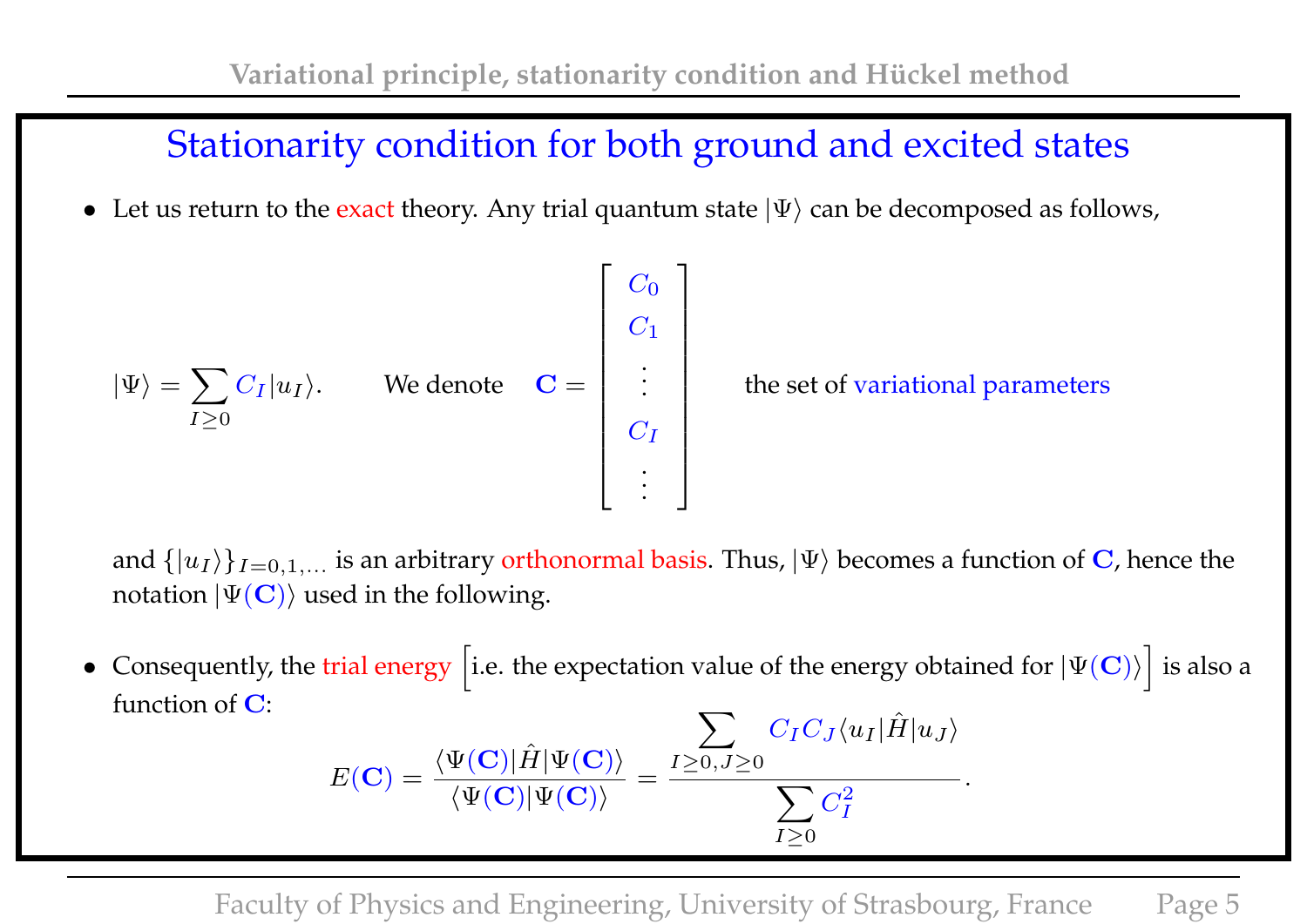## Stationarity condition for both ground and excited states

• **Theorem**:  $|\Psi(\mathbf{C})\rangle$  is an eigenstate of  $\hat{H}$  if and only if it fulfills the following stationarity condition,

$$
\frac{\partial E(\mathbf{C})}{\partial C_J} = 0, \quad \forall J \ge 0.
$$

Proof:  
\n
$$
\frac{\partial}{\partial C_J} \left( \langle \Psi(\mathbf{C}) | \Psi(\mathbf{C}) \rangle E(\mathbf{C}) \right) = \frac{\partial}{\partial C_J} \left( \langle \Psi(\mathbf{C}) | \hat{H} | \Psi(\mathbf{C}) \rangle \right)
$$
\n
$$
\longrightarrow 2E(\mathbf{C}) \left\langle \frac{\partial \Psi(\mathbf{C})}{\partial C_J} \middle| \Psi(\mathbf{C}) \right\rangle + \langle \Psi(\mathbf{C}) | \Psi(\mathbf{C}) \rangle \frac{\partial E(\mathbf{C})}{\partial C_J} = 2 \left\langle \frac{\partial \Psi(\mathbf{C})}{\partial C_J} \middle| \hat{H} \middle| \Psi(\mathbf{C}) \right\rangle
$$
\nwhere\n
$$
\left| \frac{\partial \Psi(\mathbf{C})}{\partial C_J} \right\rangle = |u_J\rangle.
$$
\nTherefore, using the resolution of the identity leads to\n
$$
\hat{H} | \Psi(\mathbf{C}) \rangle - E(\mathbf{C}) | \Psi(\mathbf{C}) \rangle = \sum_{J \ge 0} \left( \langle u_J | \hat{H} | \Psi(\mathbf{C}) \rangle - E(\mathbf{C}) \langle u_J | \Psi(\mathbf{C}) \rangle \right) |u_J\rangle
$$
\n
$$
= \frac{1}{2} \langle \Psi(\mathbf{C}) | \Psi(\mathbf{C}) \rangle \sum_{J \ge 0} \frac{\partial E(\mathbf{C})}{\partial C_J} |u_J\rangle.
$$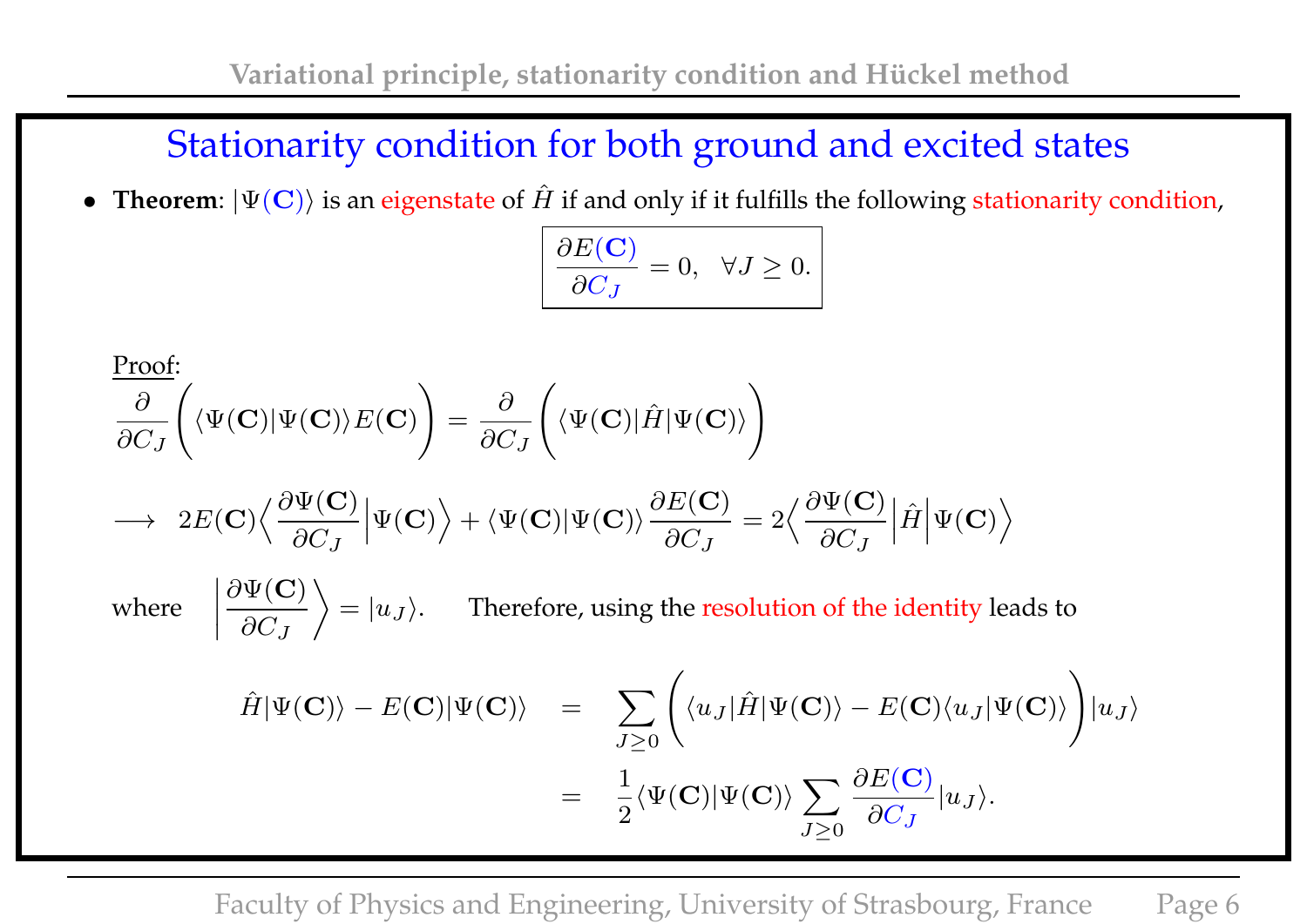## Stationarity condition for both ground and excited states

- Note that the stationarity condition applies not only to the ground state but also to the excited states.
- However, excited states do not minimize locally the expectation value of the energy.
- This can be easily illustrated by considering the trial quantum state  $|\Psi(\xi)\rangle = \xi|\Psi_0\rangle + |\Psi_1\rangle$

and the corresponding trial energy  $E(\xi) = \frac{\langle \Psi(\xi)|\hat{H}|\Psi(\xi)\rangle}{\langle\Psi(\xi)|\Psi(\xi)\rangle}$  $\langle \Psi(\xi)|\Psi(\xi)\rangle$ which are both functions of  $\xi.$ 

We then see that

$$
E(\xi) - E_1 = \frac{\xi^2 E_0 + E_1}{\xi^2 + 1} - E_1 = \frac{\xi^2}{\xi^2 + 1} (E_0 - E_1) < 0 \quad \text{when } \xi \text{ deviates from 0.}
$$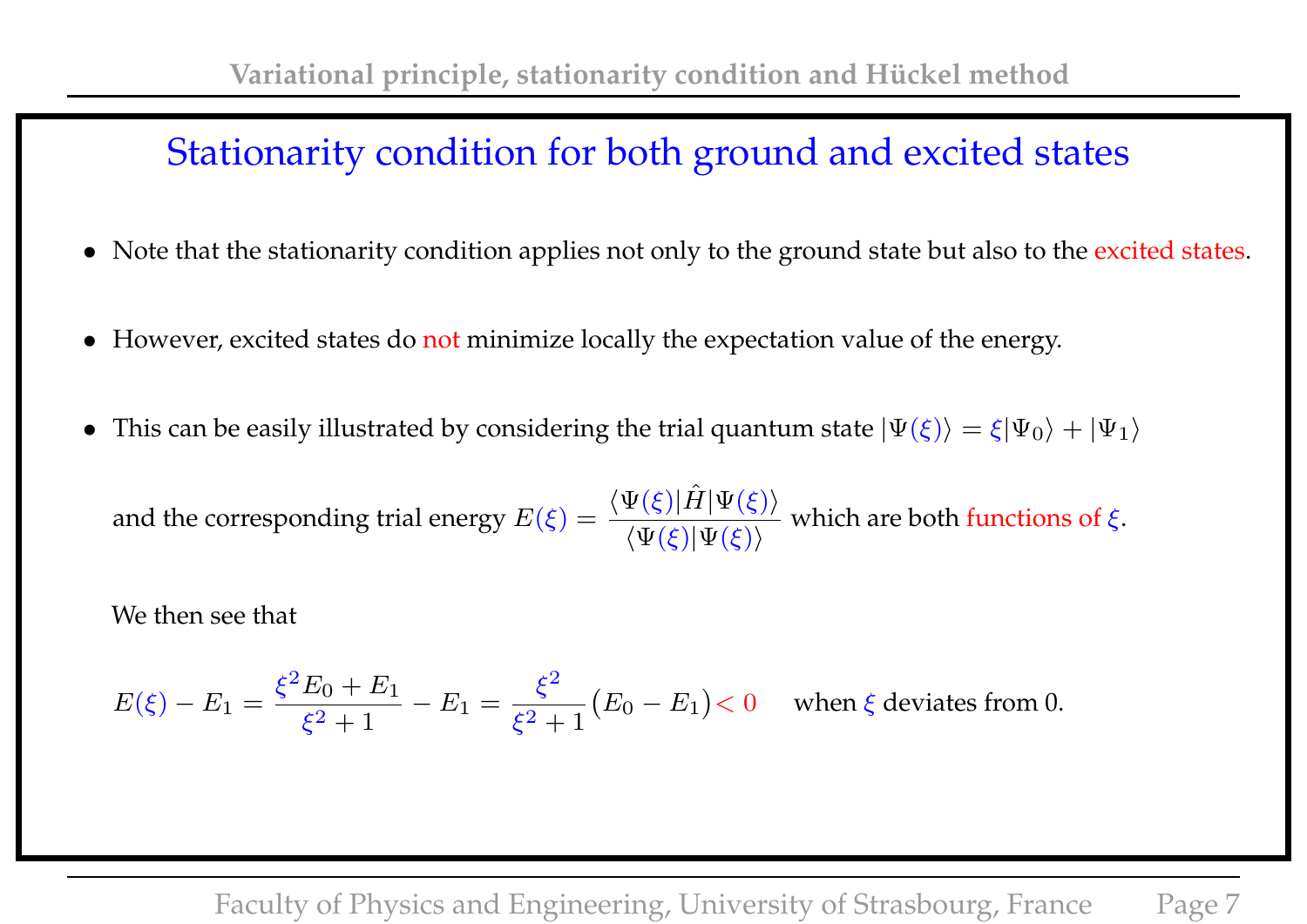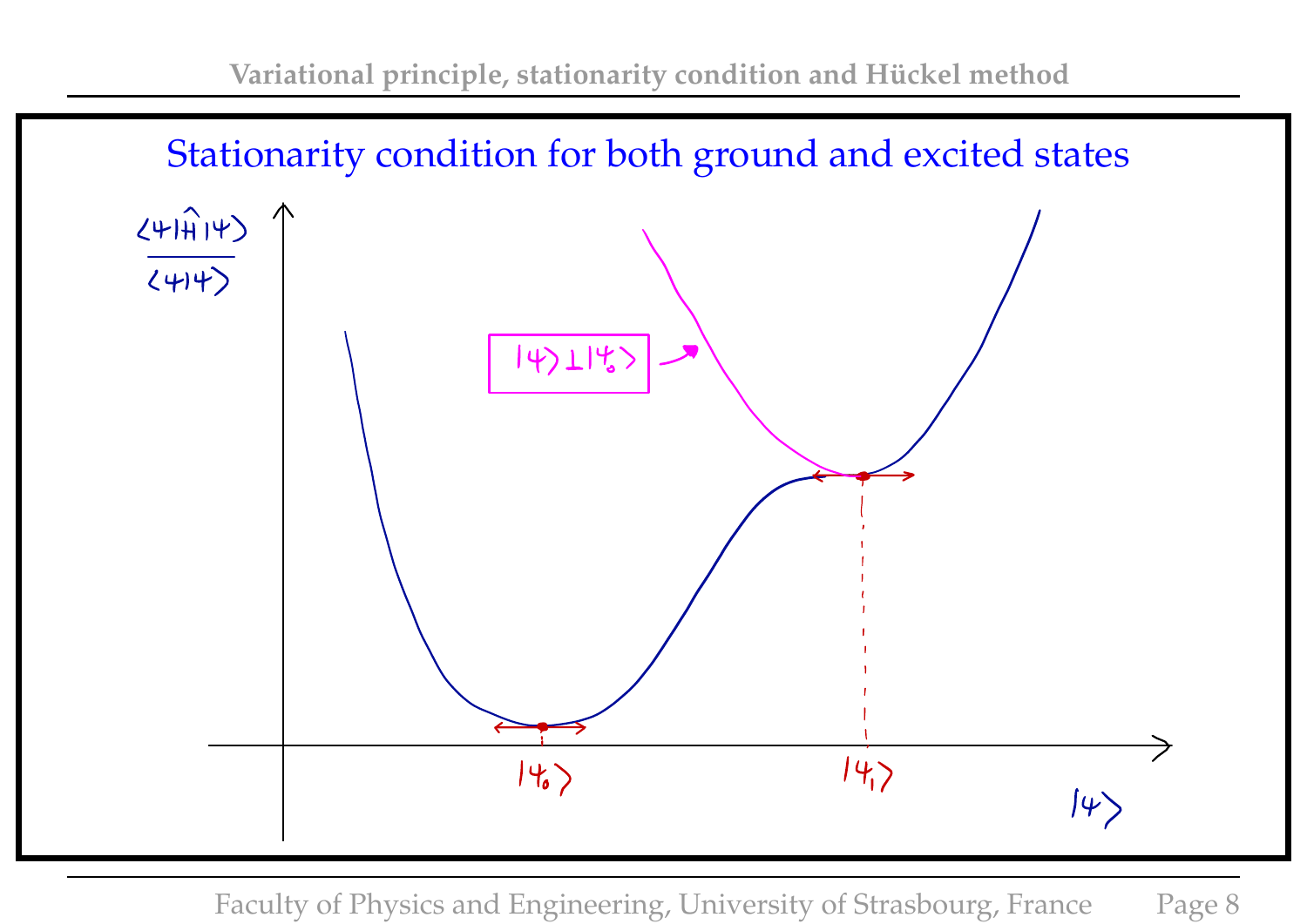## From the exact theory to approximate methods

- There exists for some (simple) systems like the hydrogen atom exact analytical solutions to the Schrödinger equation.
- There are no analytical solutions to the electronic Schrödinger equation for atoms or molecules with more than one electron.
- Therefore, in order to apply quantum mechanics to chemistry or solid state physics, we need a strategy for approaching numerically (i.e. with a computer) the exact solutions.
- Of course we should check that, in case an exact analytical solution exists, the latter (or a solution close to it) is recovered with such a strategy.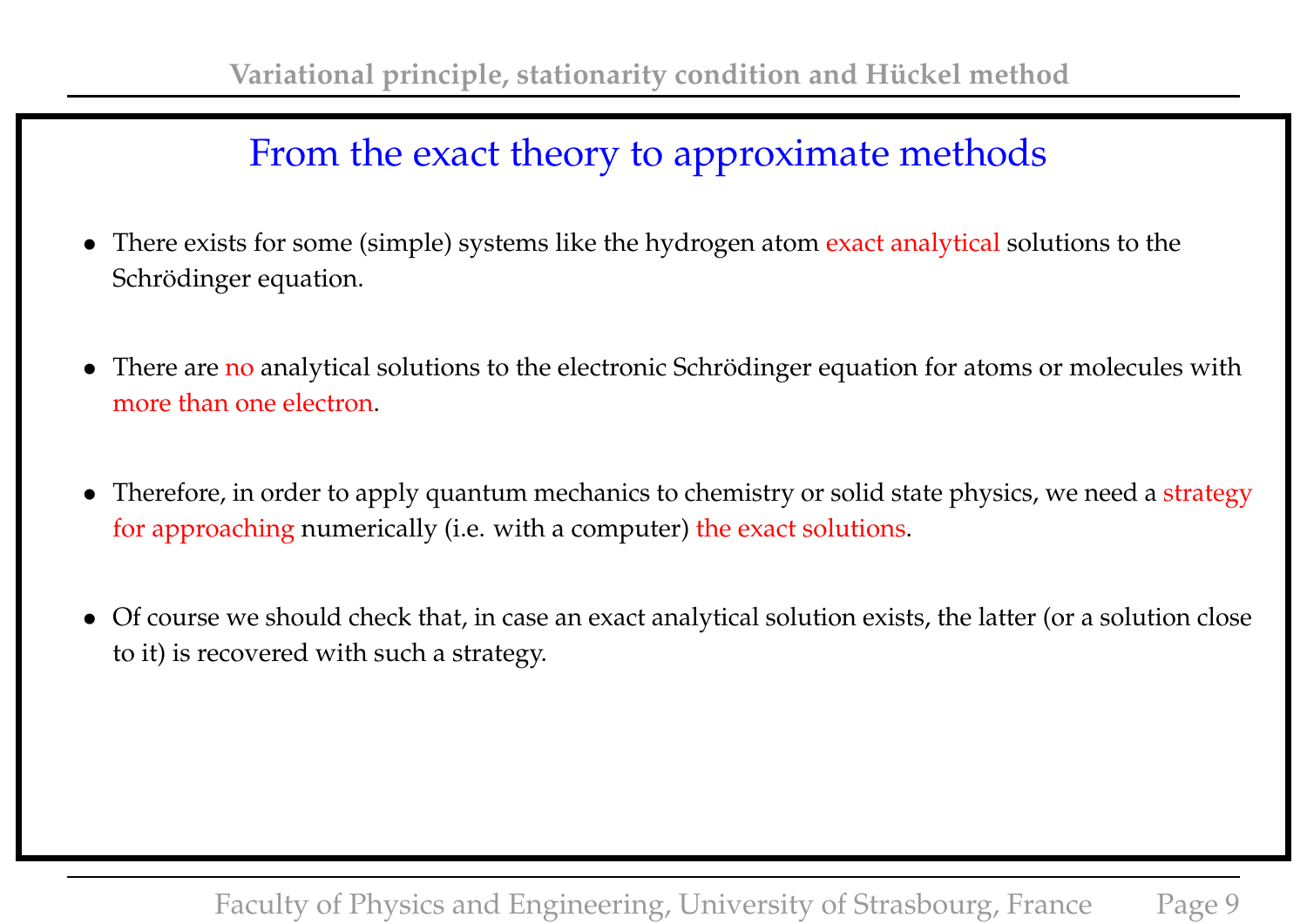## From the exact theory to approximate methods

• Let us consider the example of the hydrogen atom. The exact  $1s$  orbital, which is obtained by solving the Schrödinger equation in an infinite dimension space of quantum states, reads in atomic units [i.e.  $\mathbf{r} \leftarrow \mathbf{r}/a_0 \equiv (x/a_0, y/a_0, z/a_0)$ ],

$$
\Psi_0(\mathbf{r}) = \frac{1}{\sqrt{\pi}} e^{-r} \quad \text{where} \quad r = |\mathbf{r}|.
$$

- In standard quantum chemistry codes, Gaussian functions are used instead of the above (so-called Slater) function: for example,  $\Phi_1({\bf r}) = e^{-2.23r^2}$ ,  $\Phi_2({\bf r}) = e^{-0.41r^2}$  or  $\Phi_3({\bf r}) = e^{-0.11r^2}$ .
- We would like to approach the exact solution with a linear combination of these three functions:

$$
\Psi_0(\mathbf{r}) \approx \tilde{\Psi}_0(\mathbf{r}) = \tilde{C}_1 \ \Phi_1(\mathbf{r}) + \tilde{C}_2 \ \Phi_2(\mathbf{r}) + \tilde{C}_3 \ \Phi_3(\mathbf{r}).
$$

A simple but non trivial question is: how to determine the "best" coefficients  $\tilde{C_1}$  ,  $\tilde{C_2}$  and  $\tilde{C_3}$  ?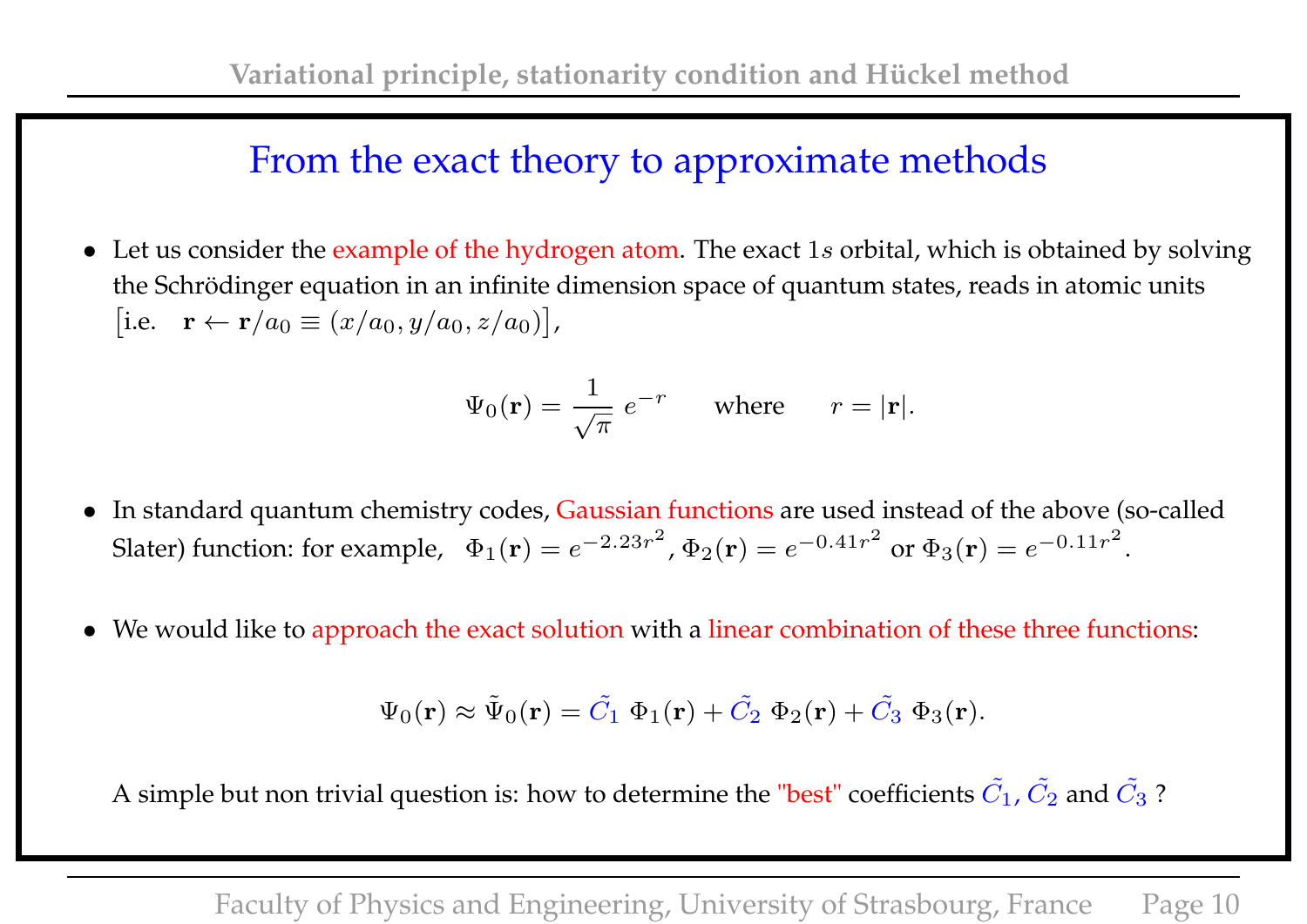## From the exact theory to approximate methods

• Let us consider a second example: the  $H_2^+$  $\frac{1}{2}$  molecule.

The exact ground-state molecular orbital  $\Psi_0(\mathbf{r})$  can *a priori* be approximated by the linear combination of the 1s atomic orbitals that are centered on the (fixed) hydrogen atoms located at positions  $\mathbf{R}_A$  and  $\mathbf{R}_B$ , respectively. In this case, we use only two basis functions:

$$
\Psi_0(\mathbf{r}) \approx \tilde{\Psi}_0(\mathbf{r}) = \tilde{C}_1 \ \Phi_1(\mathbf{r}) + \tilde{C}_2 \ \Phi_2(\mathbf{r}),
$$

where 
$$
\Phi_1(\mathbf{r}) = \frac{1}{\sqrt{\pi}} e^{-|\mathbf{r} - \mathbf{R}_A|}
$$
 and  $\Phi_2(\mathbf{r}) = \frac{1}{\sqrt{\pi}} e^{-|\mathbf{r} - \mathbf{R}_B|}$ .

How can we determine the "best" values for  $\tilde{C_1}$  and  $\tilde{C_2}$  ?

Comment: the atomic orbitals  $\Phi_1$  and  $\Phi_2$  are not necessarily orthogonal:

$$
\langle \Phi_1|\Phi_2\rangle = \int_{\mathbb{R}^3} \mathrm{d}{\bf r}\; \Phi_1^*({\bf r})\Phi_2({\bf r}) = \frac{1}{\pi}\int_{\mathbb{R}^3} \mathrm{d}{\bf r}\; e^{-|{\bf r}-{\bf R}_A|}\times e^{-|{\bf r}-{\bf R}_B|} = S_{12} \quad \longleftarrow \quad \text{overlap integral}
$$

 $S_{12}$  equals zero in the dissociation limit  $\big(|{\bf R}_A-{\bf R}_B|\to +\infty\big).$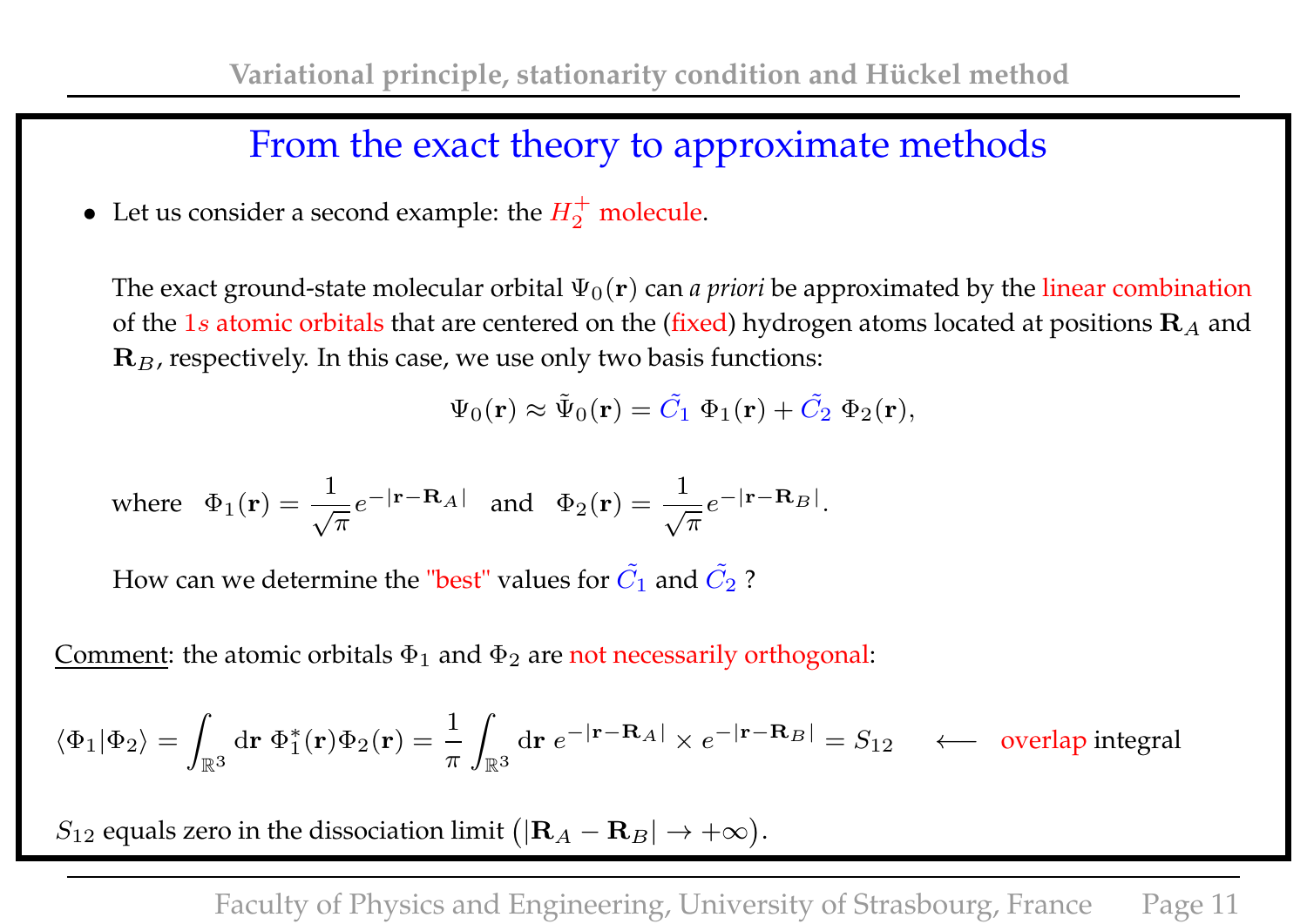## Variational approximate method: general formulation

- Let us consider a subspace  $\mathcal{E}_M$  of the full space of quantum states. The integer M denotes the (finite) dimension of  $\mathcal{E}_M$  and  $\{|\Phi_I\rangle\}_{I=1,2,...,M}$  is a (not necessarily orthonormal) basis of that subspace.
- Let us build the so-called overlap matrix (also referred to as metric matrix) as follows,

$$
S = \begin{bmatrix} \langle \Phi_1 | \Phi_1 \rangle & \langle \Phi_1 | \Phi_2 \rangle & \dots & \langle \Phi_1 | \Phi_M \rangle \\ \langle \Phi_2 | \Phi_1 \rangle & \langle \Phi_2 | \Phi_2 \rangle & \dots & \langle \Phi_2 | \Phi_M \rangle \\ \vdots & \vdots & \vdots & \vdots \\ \langle \Phi_M | \Phi_1 \rangle & \langle \Phi_M | \Phi_2 \rangle & \dots & \langle \Phi_M | \Phi_M \rangle \end{bmatrix}
$$

.

.

Moreover, we introduce the so-called Hamiltonian matrix:

$$
H = \begin{bmatrix} \langle \Phi_1 | \hat{H} | \Phi_1 \rangle & \langle \Phi_1 | \hat{H} | \Phi_2 \rangle & \dots & \langle \Phi_1 | \hat{H} | \Phi_M \rangle \\ \langle \Phi_2 | \hat{H} | \Phi_1 \rangle & \langle \Phi_2 | \hat{H} | \Phi_2 \rangle & \dots & \langle \Phi_2 | \hat{H} | \Phi_M \rangle \\ \vdots & \vdots & \vdots & \vdots \\ \langle \Phi_M | \hat{H} | \Phi_1 \rangle & \langle \Phi_M | \hat{H} | \Phi_2 \rangle & \dots & \langle \Phi_M | \hat{H} | \Phi_M \rangle \end{bmatrix}
$$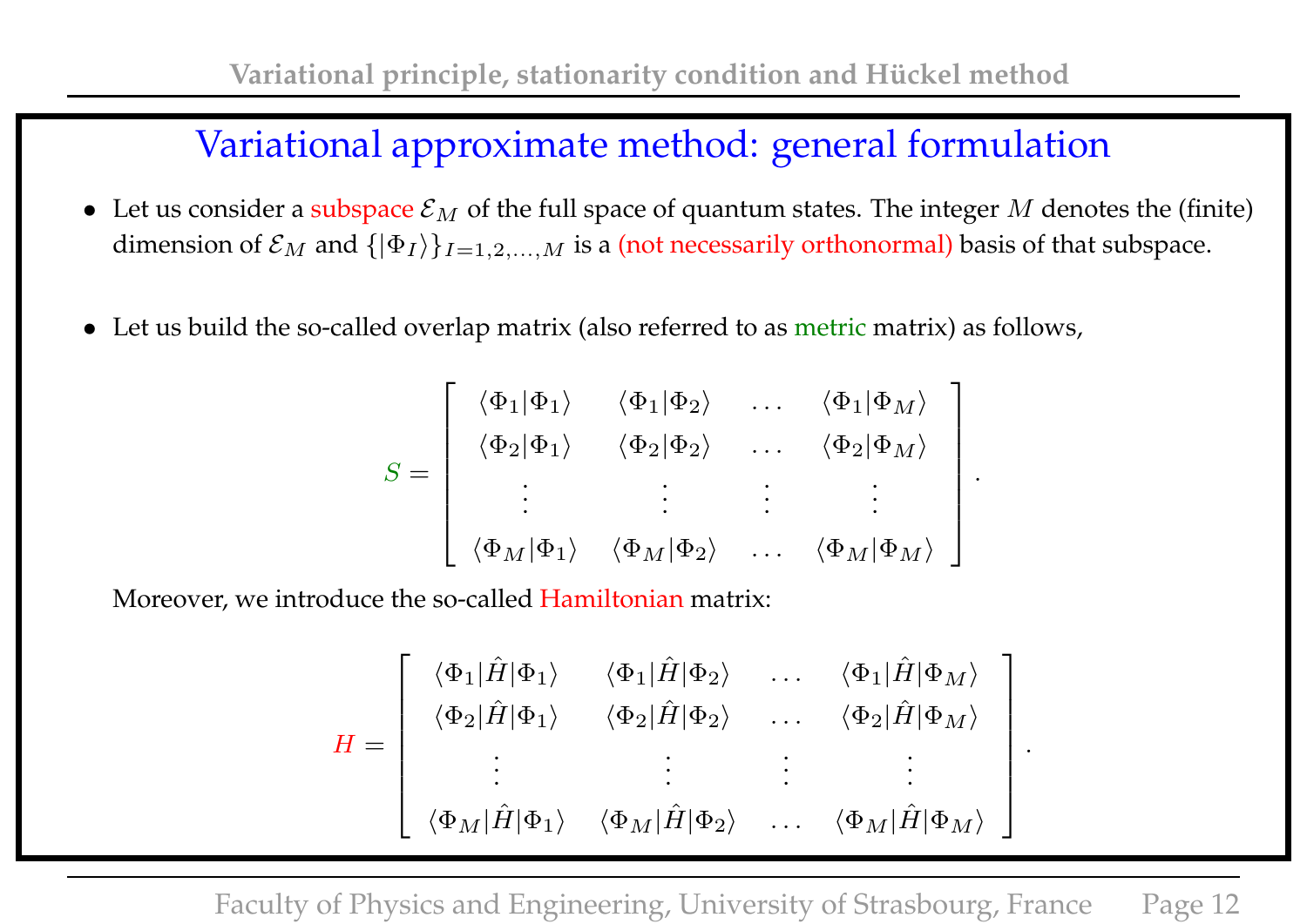• In this context the trial quantum state reads

$$
|\Psi(\tilde{\mathbf{C}})\rangle = \sum_{I=1}^{M} \tilde{C}_{I} |\Phi_{I}\rangle \quad \text{where} \quad \tilde{\mathbf{C}} = \begin{bmatrix} \tilde{C}_{1} \\ \tilde{C}_{2} \\ \vdots \\ \tilde{C}_{M} \end{bmatrix} \leftarrow \text{variational parameters}
$$

• The trial energy can be written in terms of the Hamiltonian and metric matrices as follows,

$$
E(\tilde{\mathbf{C}}) = \frac{\langle \Psi(\tilde{\mathbf{C}}) | \hat{H} | \Psi(\tilde{\mathbf{C}}) \rangle}{\langle \Psi(\tilde{\mathbf{C}}) | \Psi(\tilde{\mathbf{C}}) \rangle} = \frac{\sum_{I,J=1}^{M} \tilde{C}_{I} \tilde{C}_{J} H_{IJ}}{\sum_{I,J=1}^{M} \tilde{C}_{I} \tilde{C}_{J} S_{IJ}}.
$$

• It can be shown that the stationarity condition  $\partial \tilde{C}_J$  $= 0, \forall J = 1, M$  is equivalent, in this context, to

 $H\tilde{\mathbf{C}} = E(\tilde{\mathbf{C}})S\tilde{\mathbf{C}}$   $\leftarrow$  **approximate** calculation of the ground and **some** excited states.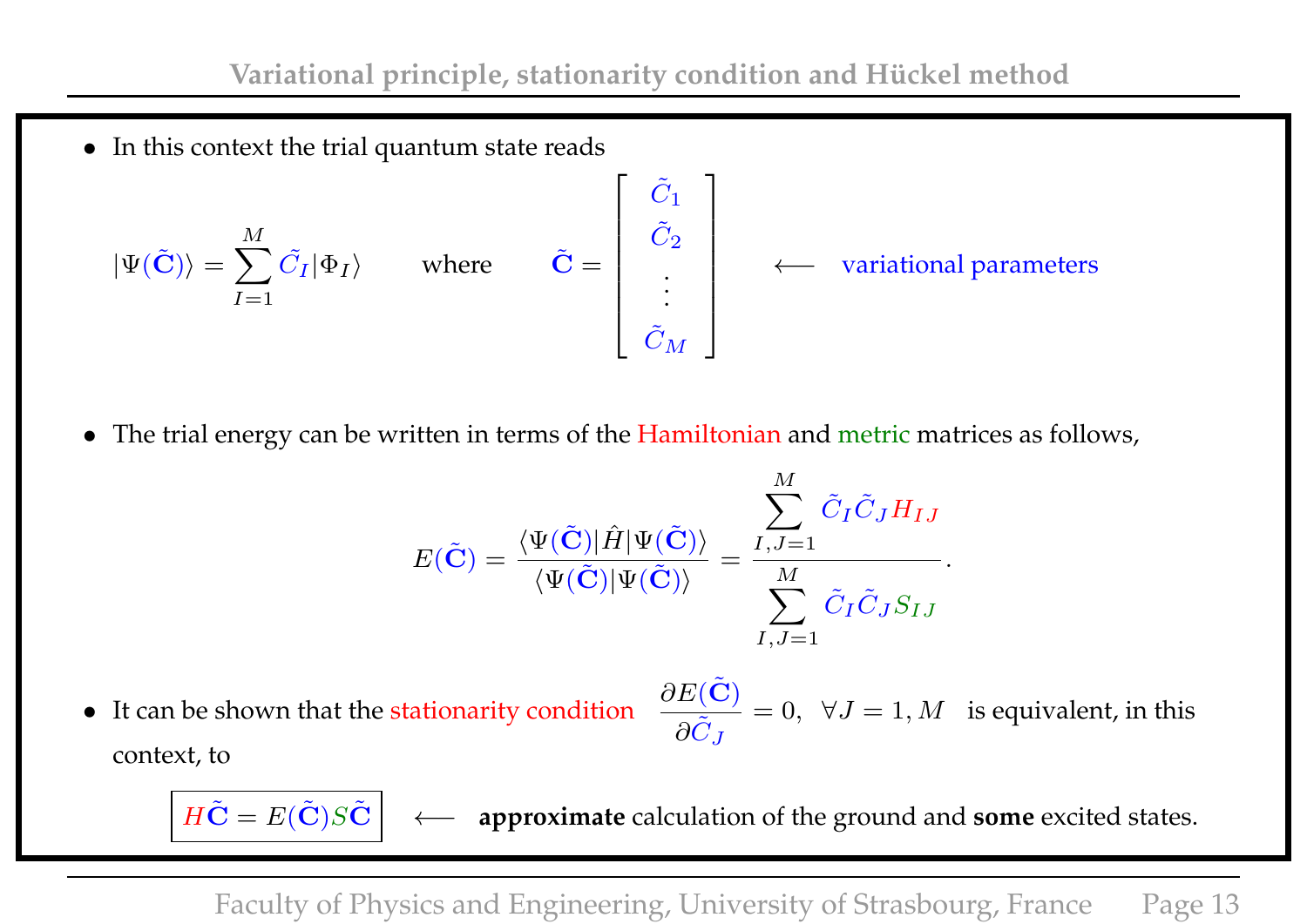Comment : if the basis of the subspace  $\mathcal{E}_M$  is orthonormal (i.e.  $S = [\hat{\mathbb{1}}]$ ), we obtain the eigenvalue equation  $H\tilde{\mathbf{C}} = E(\tilde{\mathbf{C}})\tilde{\mathbf{C}}$  which is nothing but the time-independent Schrödinger equation projected onto  $\mathcal{E}_M$ .

• An energy  $\tilde{E}$  is solution if there exists a non-zero column vector  $\tilde{C}$  such that

$$
\left(H - \tilde{E}S\right)\tilde{\mathbf{C}} = 0,
$$

which implies that the so-called secular determinant is equal to zero,

$$
\det\left(H - \tilde{E}S\right) = 0
$$

since  $\left(H - \tilde{E}S\right)$  $\setminus$ cannot be inverted.

- Application to the hydrogen atom:  $\hat{H} \equiv \hbar^2$  $\frac{n}{2m}\nabla^2$  –  $e^2$  $\overline{4\pi \varepsilon_0 r}$   $\times$
- Application to the  $H_2^+$  molecule: in this case the Hamiltonian operator reads

$$
\hat{H} \equiv -\frac{\hbar^2}{2m}\nabla^2 + \frac{e^2}{4\pi\varepsilon_0}\Bigg(-\frac{1}{|\mathbf{r}-\mathbf{R}_A|}-\frac{1}{|\mathbf{r}-\mathbf{R}_B|}+\frac{1}{|\mathbf{R}_A-\mathbf{R}_B|}\Bigg)\times
$$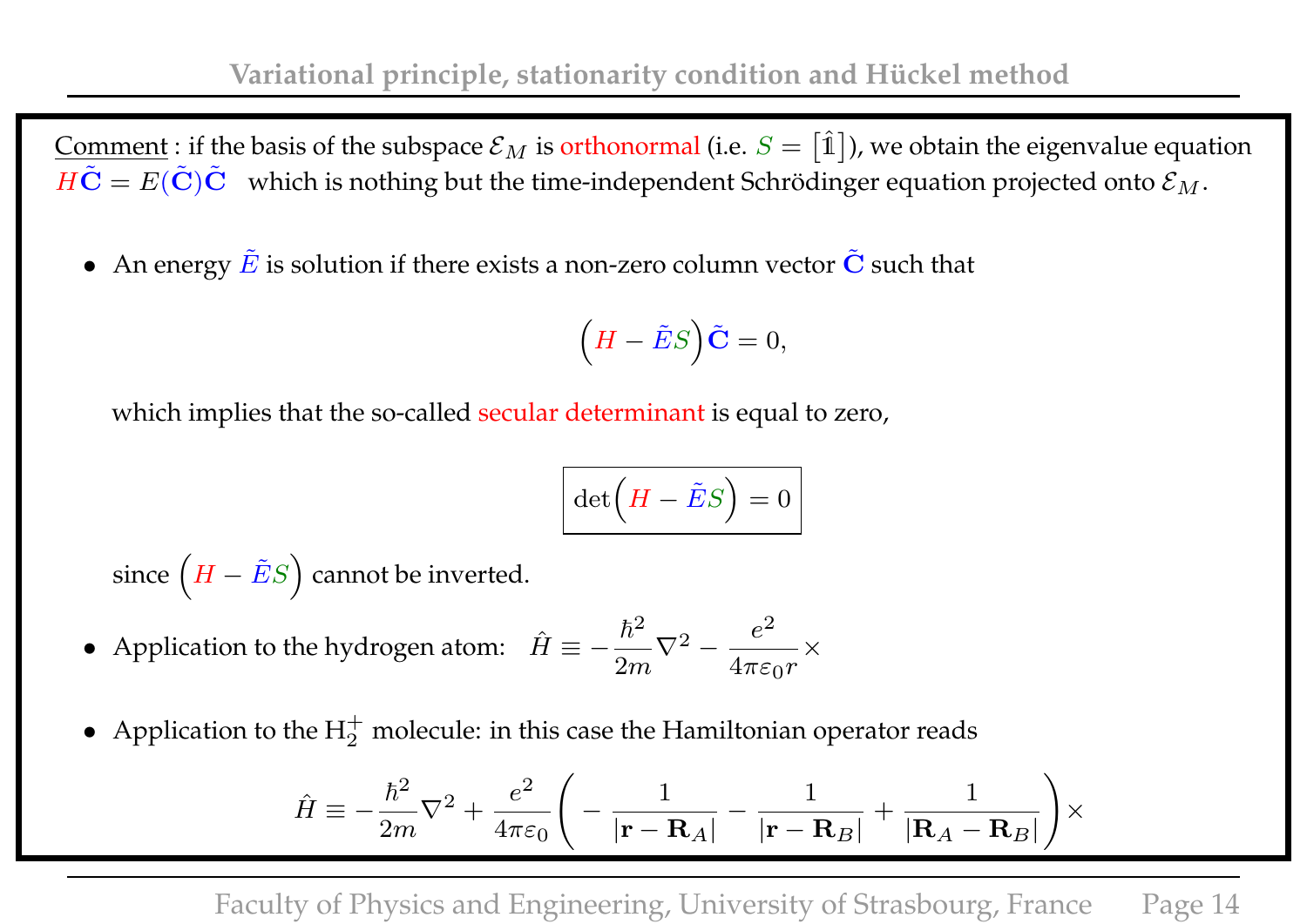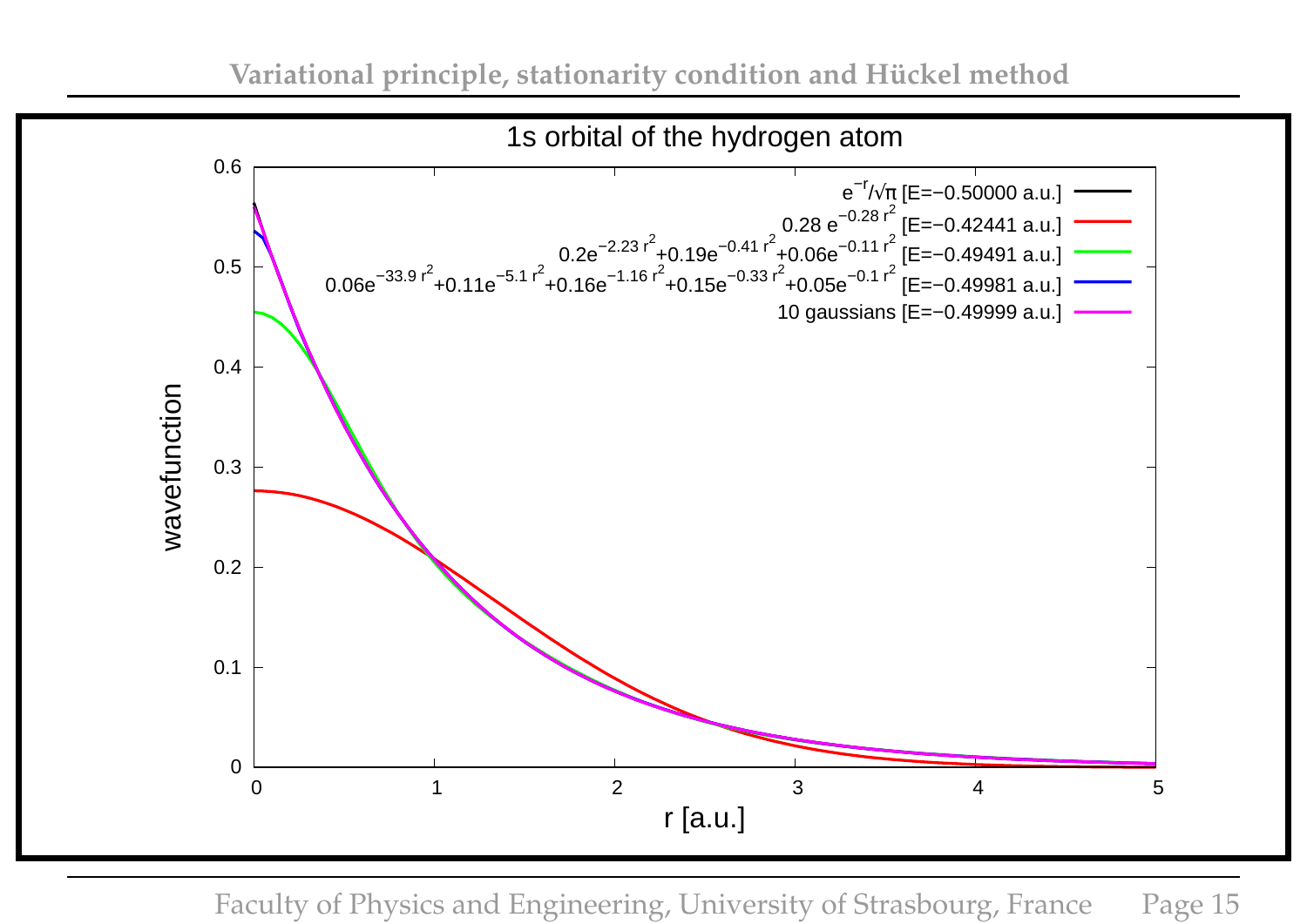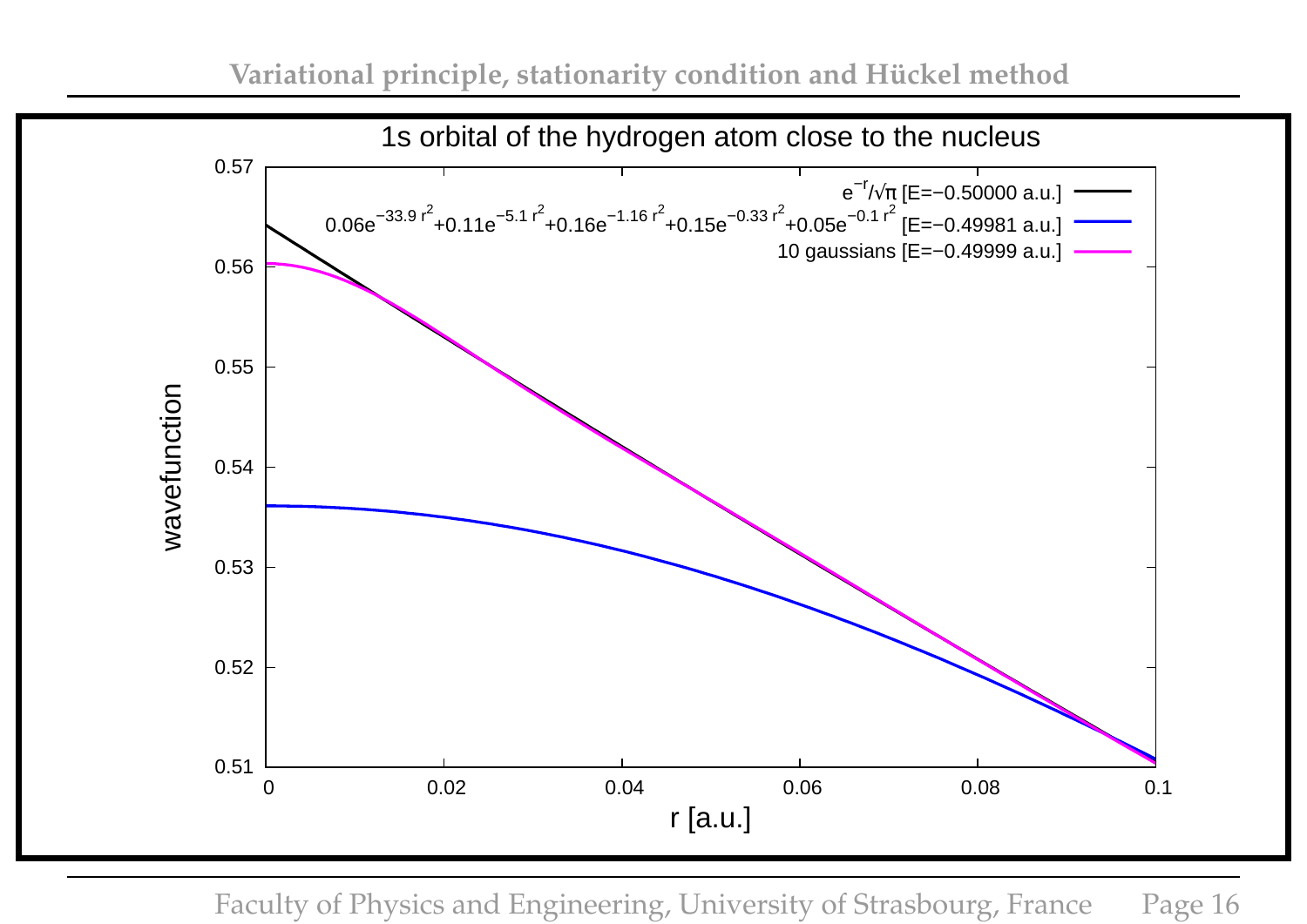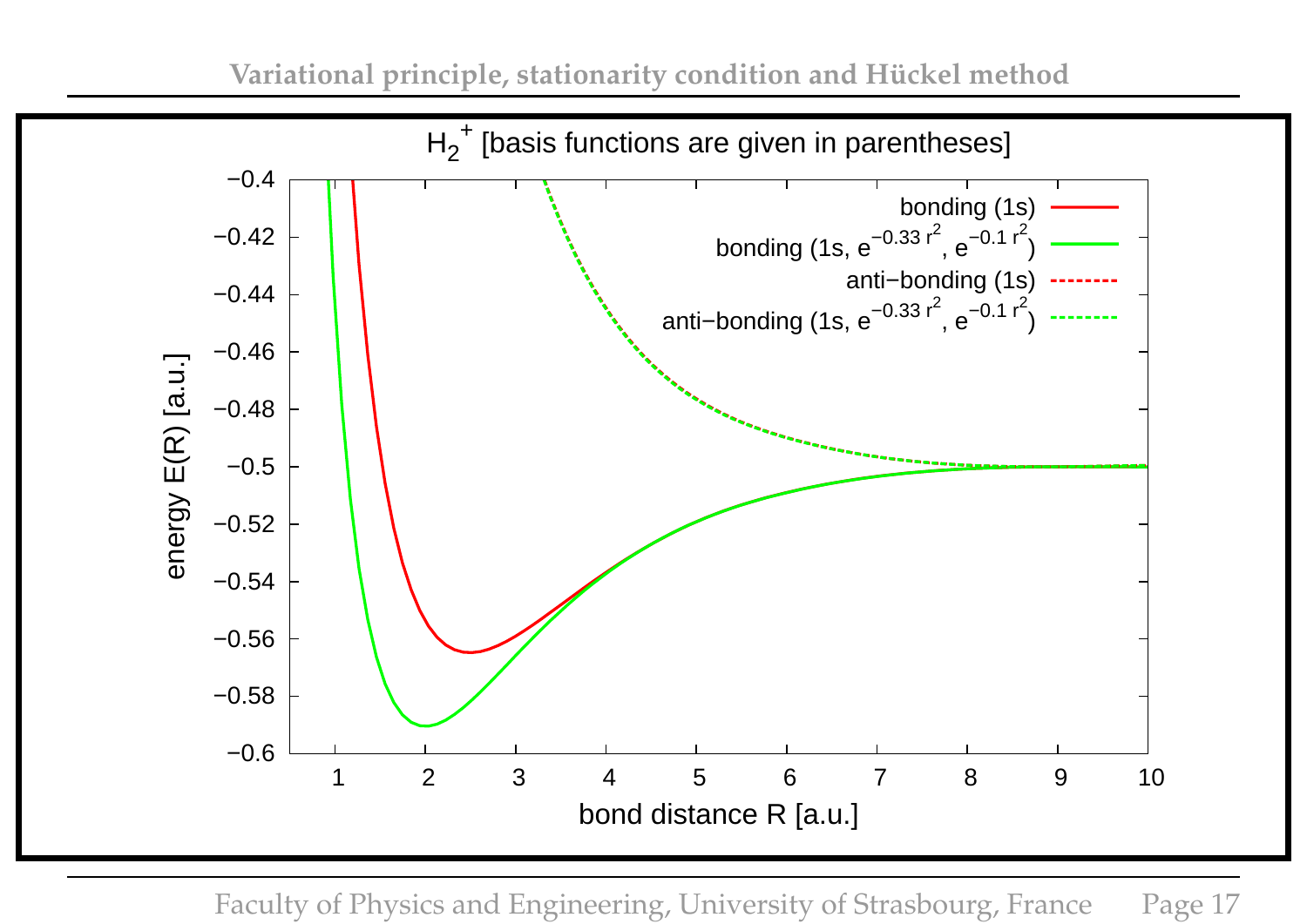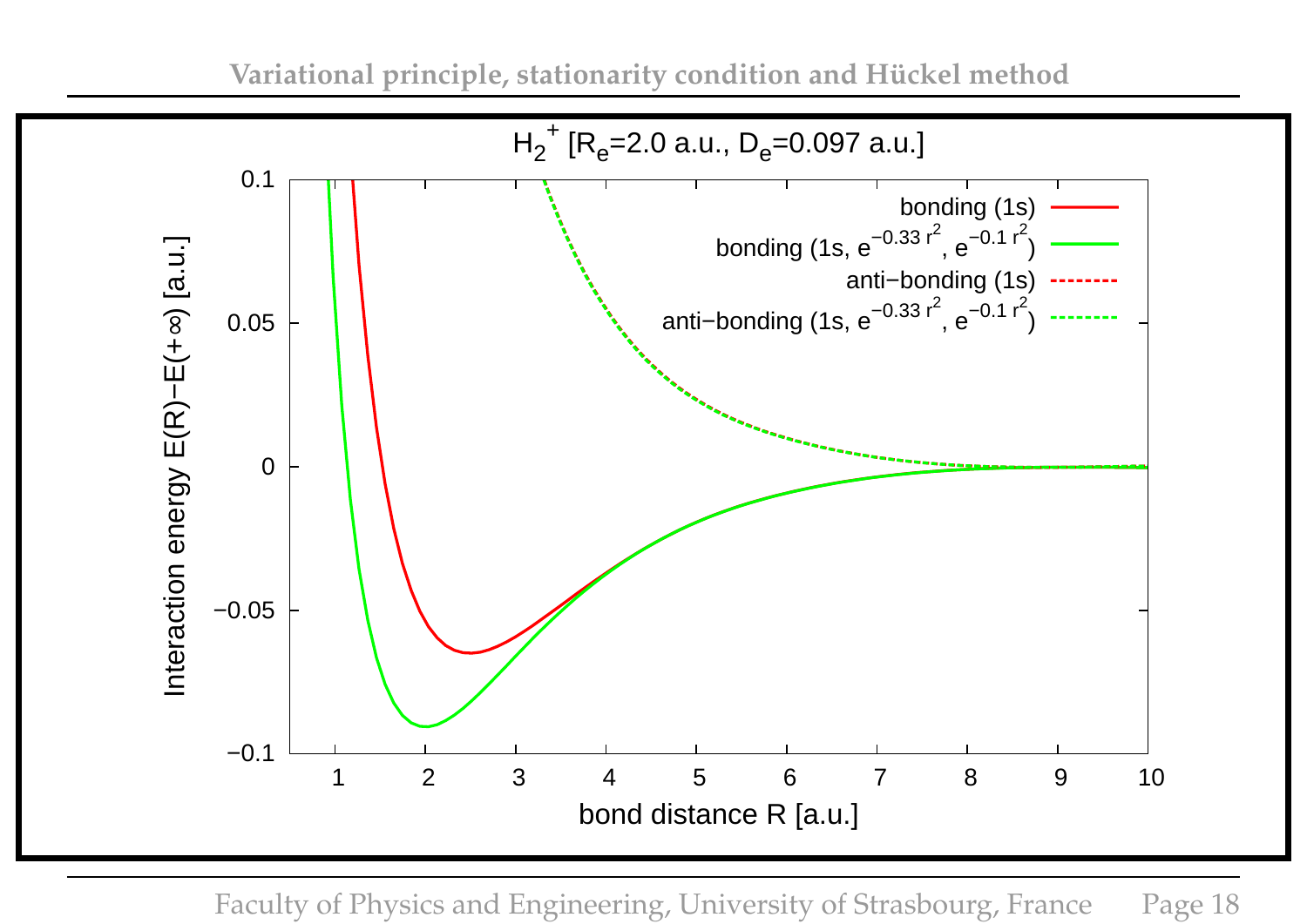## Many-electron systems

• If we want to apply the approximate variational method introduced previously to a system that contains more than one electron like, for example, the hydrogen molecule, then we need basis functions  $\Phi_I$  that describe two electrons  $\Big(\Phi_I\equiv\Phi_I(\mathbf{r}_1,\mathbf{r}_2)$  $\setminus$ and we must use the following two-electron Hamiltonian:

$$
\hat{H} = -\frac{\hbar^2}{2m}\nabla_{\mathbf{r}_1}^2 - \frac{\hbar^2}{2m}\nabla_{\mathbf{r}_2}^2 + \frac{e^2}{4\pi\varepsilon_0} \left( -\frac{1}{|\mathbf{r}_1 - \mathbf{R}_A|} - \frac{1}{|\mathbf{r}_1 - \mathbf{R}_B|} - \frac{1}{|\mathbf{r}_2 - \mathbf{R}_A|} - \frac{1}{|\mathbf{r}_2 - \mathbf{R}_B|} \right) \times
$$
\n
$$
+ \frac{e^2}{4\pi\varepsilon_0} \left( \frac{1}{|\mathbf{r}_1 - \mathbf{r}_2|} + \frac{1}{|\mathbf{R}_A - \mathbf{R}_B|} \right) \times
$$

#### two-electron repulsion

- In the following we will consider a much simpler approximation (referred to as one-electron approximation) which consists in  $(i)$  defining a Hamiltonian operator  $\hat{h}$  for one electron,  $(ii)$  applying the variational method to it and, finally, **(iii)** distributing the electrons among the calculated molecular orbitals. The many-electron energy is then obtained by summing up the energies of the occupied (spin-) orbitals.
- In the Hückel method, the overlap between atomic orbitals is neglected when the variational method is applied  $(S \approx [\hat{\mathbb{1}}]).$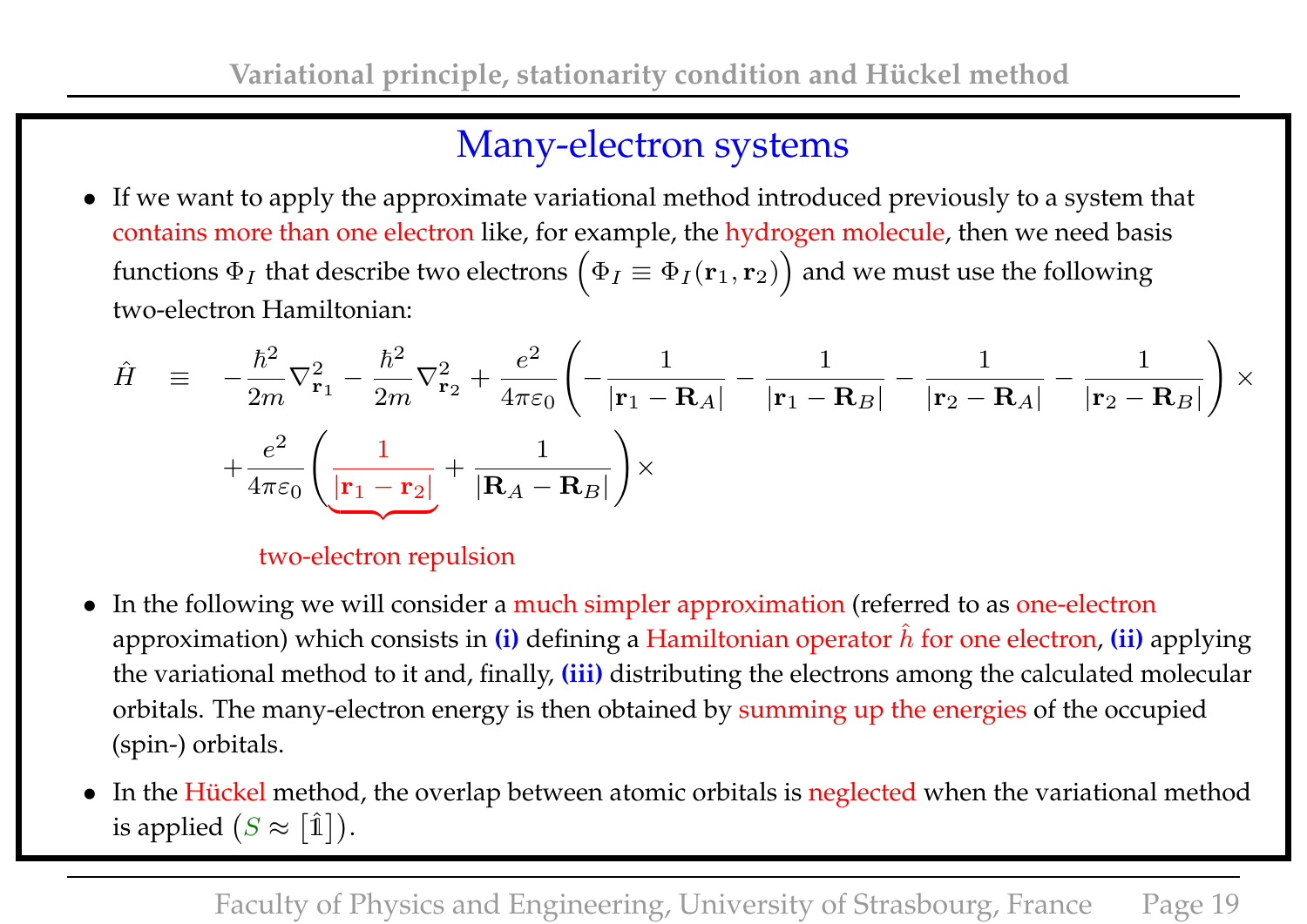# The Hückel method applied to  $H_2$

- We choose as atomic orbitals the 1s orbitals centered on each hydrogen atom in order to apply the variational method:  $\;\Phi_1({\bf r})=\frac{1}{\sqrt{\pi}}$  $e^{-|\mathbf{r}-\mathbf{R}_A|}$  and  $\Phi_2(\mathbf{r}) = \frac{1}{\sqrt{\pi}}$  $e^{-|\mathbf{r}-\mathbf{R}_B|}.$
- Construction of the Hamiltonian matrix:

$$
\langle \Phi_1 | \hat{h} | \Phi_1 \rangle = \langle \Phi_2 | \hat{h} | \Phi_2 \rangle = \alpha \longleftarrow
$$
 for symmetry reasons

 $\langle \Phi_1 | \hat{h} | \Phi_2 \rangle = \langle \Phi_2 | \hat{h} | \Phi_1 \rangle = \beta$ 

• No numerical values for  $\alpha$  and  $\beta$  are actually needed for giving a qualitative description of the bond between the two atoms. We just need to impose the condition  $\beta < 0$  (this will be discussed later on).

• Consequently, the secular determinant reads 
$$
\begin{vmatrix} \alpha - \varepsilon & \beta \\ \beta & \alpha - \varepsilon \end{vmatrix} = (\alpha - \varepsilon)^2 - \beta^2 = 0
$$

 $\rightarrow \varepsilon_{1\sigma_g} = \alpha + \beta$  and  $\varepsilon_{1\sigma_u} = \alpha - \beta$ .

• The corresponding normalized molecular orbitals are  $\Phi_{1\sigma_g}(\mathbf{r}) = \frac{1}{\sqrt{2\pi}}$ 2  $\sqrt{ }$  $\Phi_1({\bf r}) + \Phi_2({\bf r})$  $\setminus$ and  $\Phi_{1\sigma_{u}}(\mathbf{r})=\frac{1}{\sqrt{2}}% \mathbf{r}^{\prime\prime}\mathbf{u}$ 2  $\sqrt{ }$  $\Phi_1({\bf r}) - \Phi_2({\bf r})$  $\setminus$ .